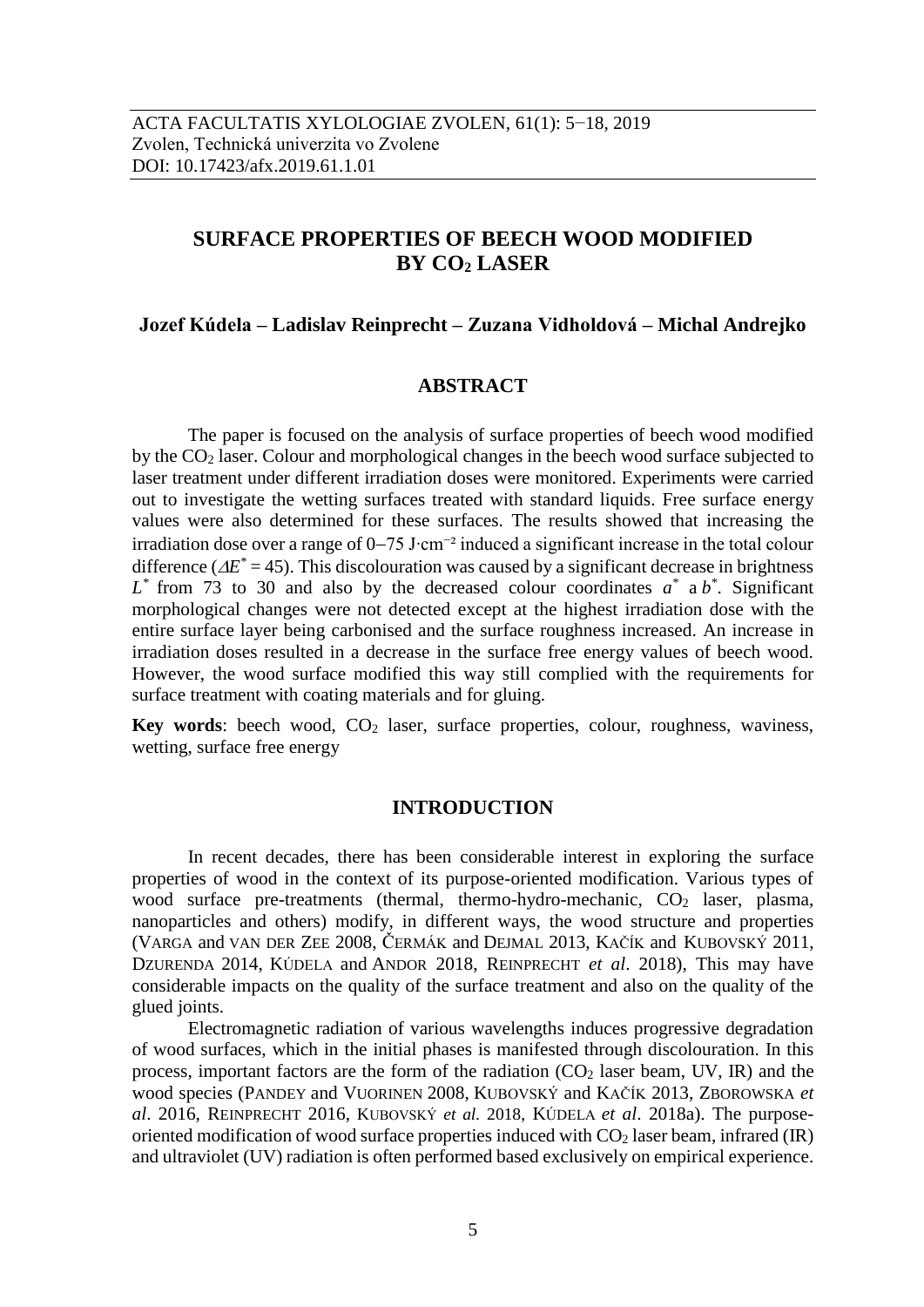The technology of wood surface treatment with a laser beam, however, allows us to control the amount of energy supplied to the wood surface according to the required purposeoriented impact on the wood surface structure. The amount of energy delivered onto the wood surface with a laser beam and the conversion of this energy into heat depend on the laser's power, the speed of the laser head's movement, the focal distance and the raster density (GURAU *et al*. 2018, LI *et al*. 2018, KÚDELA *et al.* 2018a). The energy absorbed into the main wood components is reflected in changes to these componentsin colour, morphology and water absorbance/repellence of the wood surface (WUST *et al*. 2005, ALIGIZAKI *et al*. 2008, KAČÍK and KUBOVSKÝ 2011, HALLER *et al*. 2014, VIDHOLDOVÁ *et al*. 2017, GURAU *et al*. 2018, LI *et al*. 2018, SIKORA *et al*. 2018, KÚDELA *et al.* 2018a).

KAČÍK and KUBOVSKÝ (2011) demonstrated a drop in polysaccharide amounts in wood irradiated with a  $CO<sub>2</sub>$  laser, depending on the amount of energy supplied. The degradation was especially evident in hemicelluloses and in part of the amorphous cellulose fraction. There were also changes to the lignin structure. WUST *et al*. (2005) also observed changes in the cellulose, hemicellulose and lignin distribution patterns across cell walls. These authors suggested intervals for irradiation parameters that will guarantee melting without pyrolysis. The results of the X-ray photo-electron spectroscopy (XPS) indicated an increased number of non-polar bonds C–C and C–H, with C–O bonds maintained without change (DOLAN 2014). Besides irradiation parameters, the degradation of the main wood components also significantly depends on the wood species (WUST *et al*. 2005, KAČÍK and KUBOVSKÝ 2011, HALLER *et al*. 2014, DOLAN 2014).

These changes in the chemical structure of wood irradiated with different electromagnetic radiation types cause the wood to darken. This is especially typical for the light-coloured wood species. The changes in the wood surface chemistry are also reflected in the changes to the wood surface morphology. The results of microscopic observations point out (HALLER *et al*. 2014, DOLAN 2014) that treating the wood surface with a laser beam may make the surface smoother because the cells melt down to a depth of several micrometres without carbonisation. Carving a wood surface with a laser may lead to an opposite effect (GURAU *et al*. 2018). The form of electromagnetic radiation delivered onto the wood surface has considerable influence.

Energy supplied in various forms also affects the wood surface wettability. A liquid's capacity to wet a solid surface is assessed based on the contact angle value. The contact angle is an important indicator in predicting adhesion strength of glues and coating materials and in predicting the effectiveness of wood thermal and chemical modification. Contact angle values measured at the interphase with liquid standards are also a point for determining the thermo $d$ ynamical characteristics of wood surface properties  $-$  surface free energy and its components (B[LANCHARD](http://apps.isiknowledge.com/DaisyOneClickSearch.do?product=WOS&search_mode=DaisyOneClickSearch&db_id=&SID=V1gl5CLlOIH4PDpC7HF&name=Blanchard%20V&ut=000268688300006&pos=1) *et al.* 2009, WANG and PIAO 2011, PETRIČ and OVEN 2015, HUBBE *et al.* 2015, LASKOWSKA and SOBCZAK 2018, JANKOWSKA *et al*. 2018)

Contact angle values measured after different wood surface modifications are also indicative for prediction of whether the modified wood surface will be more or less waterabsorbent than the original.

HALLER *et al.* (2014) give an example of pine wood surface melt under effects of CO<sub>2</sub> laser irradiation without carbonisation (treatment temperature below 200°C) and with worse water absorbance compared to the original, untreated surface (HALLER *et al*. 2014). The melt layer, which was several micrometres thick, substantially enhanced the surface water repellence, which was evident on the contact angle values exceeding 90° and on the lower rate of the drop soaking into the wood. DOLAN (2014) did not observe lower wetting performance for irradiated surfaces and even obtained some opposite results. Moreover, the laser-treated wood did not show significant changes in its surface energy. The total surface energy was low, with dominant disperse component. The polar (acid/base) ratio was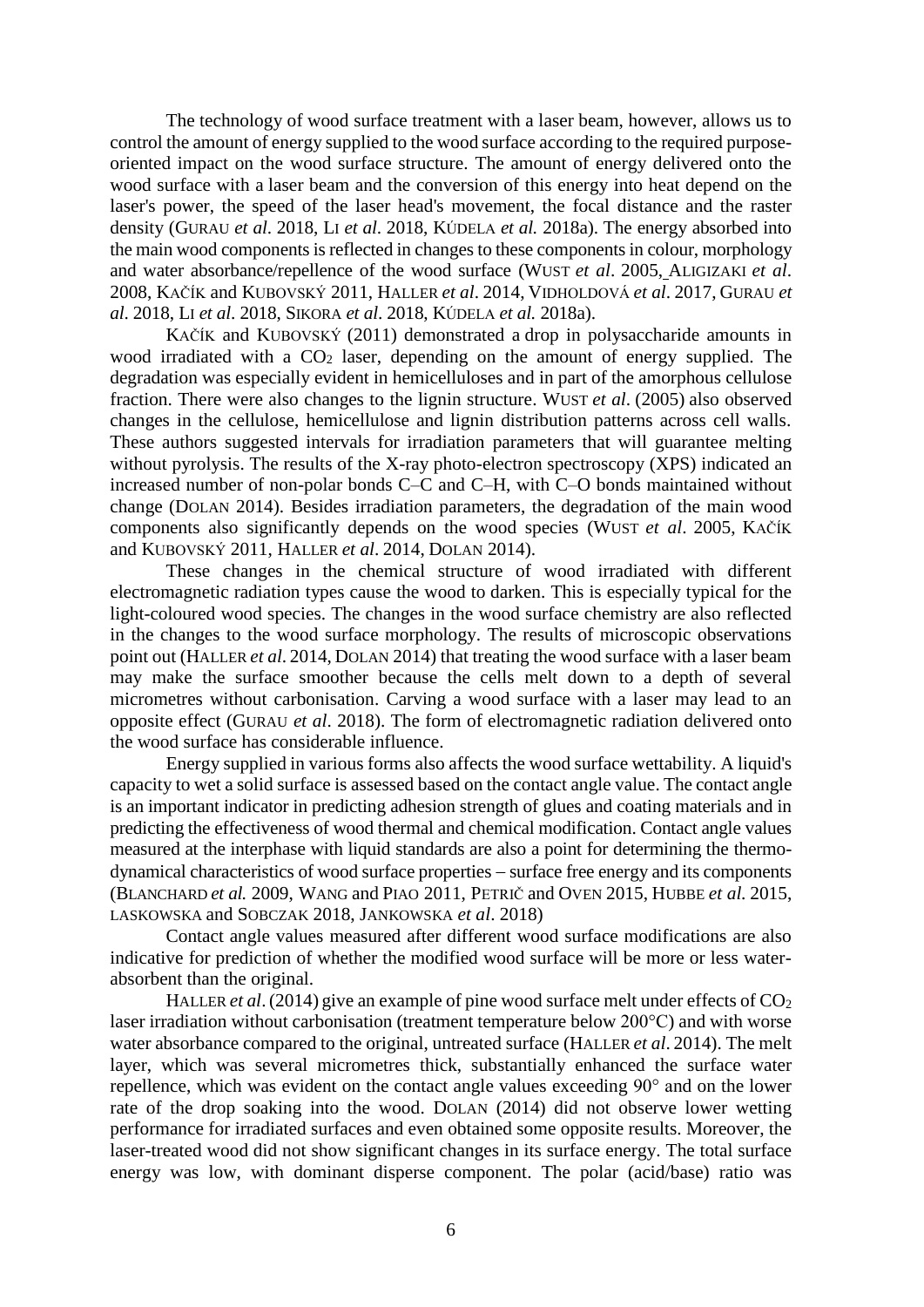significantly reduced compared to the referential specimens. The Lewis base parameter of the acid/base component of surface free energy remained relatively high, while the Lewis acid parameter was lowered significantly, close to the zero value. The laser radiation parameters used in this case were not the same as those used by HALLER *et al*. (2014). The results of these two authors, however, point out that the purpose-oriented surface treatment can affect the surface water absorbance or repellence and the bond creation between the wood and film-forming material.

The aim of this study has been to investigate the selected surface properties of  $CO<sub>2</sub>$ laser modified beech wood – discolouration, roughness variation, wettability and surface free energy.

## **MATERIALS AND METHODS**

#### **Wood surface modification with CO<sup>2</sup> laser**

The experimental measurements were carried out on beech wood test specimens with dimensions of  $50 \times 20 \times 5$  mm (Fig. 1a). The specimens were irradiated with a power laser LCS 400 (maximum power 400 W), following the methods designed by VIDHOLDOVÁ *et al*. (2017). The specimen surface was situated 127 mm under the focal point of focusing lens (the same distance for all specimens). Under this setting, the laser beam diameter on the specimen surface was 10 mm, with an effective power of 45 W. The power was measured with an appliance Coherent Radiation Model 201. The laser beam was perpendicular-oriented to the specimen surface, and the laser head was moving along the surface at a determined speed. To obtain uniform irradiation across the whole surface, the head was driven three times, parallel, with irradiated bands overlapping appropriately (Fig. 1b).



**Fig. 1 Test specimen (a) and irradiation with a CO<sup>2</sup> laser beam (b).**

There were eight testing groups, each consisting of five specimens. These groups were irradiated with different values of irradiation dose *H*. In addition, there was a group of referential specimens for comparison (Table 1). The irradiation dose *H* was controlled by adjusting the moving speed of the laser head from 6 to 58 mm⋅s<sup>-1</sup>. The value was calculated according to the equation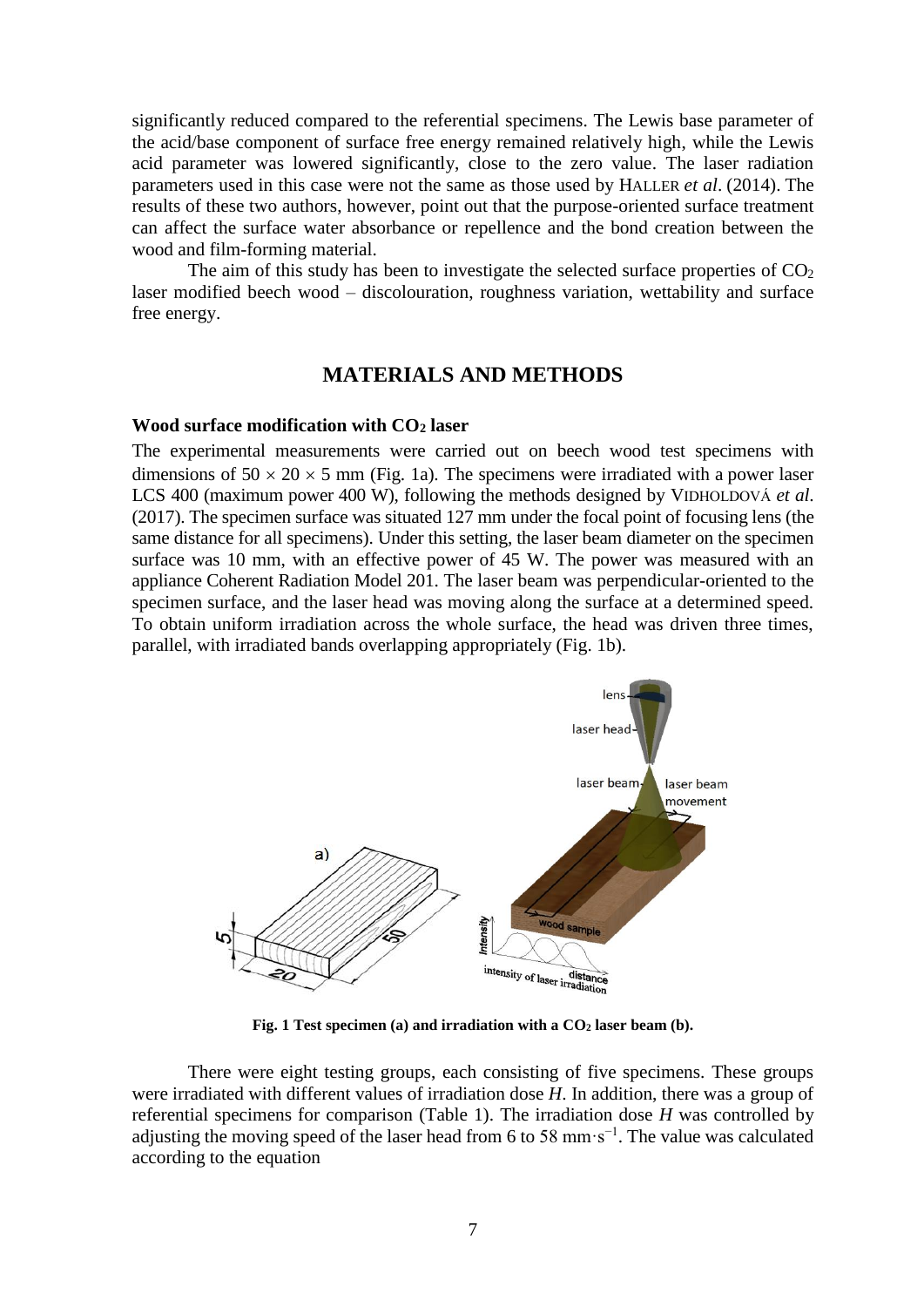$$
H = \frac{P_e \cdot \tau}{A} = \frac{P_e \cdot x}{A \cdot v} \tag{1}
$$

where  $P_e$  is the laser beam power on the specimen surface,  $\tau$  is irradiation time during one head passage (the ratio between the specimen dimension  $x$  and rate  $v$ ), and  $A$  is the area irradiated during one passage. Table 1 shows irradiation dose values for different rates of laser beam passage.

**Tab. 1 Irradiation dose for specific head movement rate.**

| <b>Specimen</b>                                         |  |  |      |      |  |  |
|---------------------------------------------------------|--|--|------|------|--|--|
| Scanning rate $\nu$ [mm·s <sup>-1</sup> ]               |  |  |      |      |  |  |
| <b>Irradiation dose H</b> [J $\cdot$ cm <sup>-2</sup> ] |  |  | 15.0 | 18.8 |  |  |

#### **Wood surface morphology**

The changes to wood surface morphology induced with laser treatment were assessed based on roughness parameters *Ra*, *Rz*, and *RSm* and on the wood surface inspected with light microscopy. Roughness was measured on the radial surfaces parallel with and perpendicular to the grain with a profile-meter Surfcom 130A.

The surface roughness was evaluated in this way: the waviness was filtered from the profile, and the resulting curve was transferred onto the baseline. The overall measured length consisted of the initial segment, five sampling length segments  $l_r$  (cutoff  $\lambda_c$ ), and the final segment *l*p. The first and last segment served to eliminate the possible vibrations associated with starting and stopping the measuring. The sampling length values ranged within  $0.025-8$  mm in accordance with the preliminary measured values of the roughness parameters *R*a and *R*z.

#### **Wood surface colour**

In the test specimens, both the irradiated and referential ones, their colour space CIE  $L^* a^* b^*$ was measured with a spectro-photometer Spectro-guide 45/0 gloss by BYK–GARDNER GmbH. The colour was measured at six spots on each specimen (uniformly distributed on the measured surface). The discolouration extent was expressed through the total colour difference  $\Delta E^*$ , calculated according to the equation:

$$
\Delta E^* = \sqrt{\Delta L^{*2} + \Delta a^{*2} + \Delta b^{*2}},\tag{2}
$$

(3)

were  $\Delta L^* = L_2^* - L_1^*$ 

$$
\Delta a^* = a_2^* - a_1^* \tag{4}
$$
\n
$$
\Delta b^* - b^* - b^* \tag{5}
$$

$$
\Delta b^* = b_2^* - b_1^* \tag{5}
$$

where index 1 means the so-called referential value, measured on the non-irradiated wood surface, and index 2 indicates the coordinate value after the irradiation.

#### **Wood surface wetting with liquids and wood surface free energy assessment**

The wood wetting process associated with the contact angle measurements up to the complete drop soaking into the substrate was performed with a goniometer Krüss DSA30 Standard. Two testing liquids differing in polarity were used – redistilled water and diiodomethane. Using these two liquids follows KÚDELA (2014). Diiodomethane is a nonpolar liquid with a non-polar component of surface free energy higher than the disperse component of wood. Redistilled water is a polar-apolar liquid with a polar component of surface free energy that is higher than the polar component of wood. Table 2 shows the testing liquids' parameters.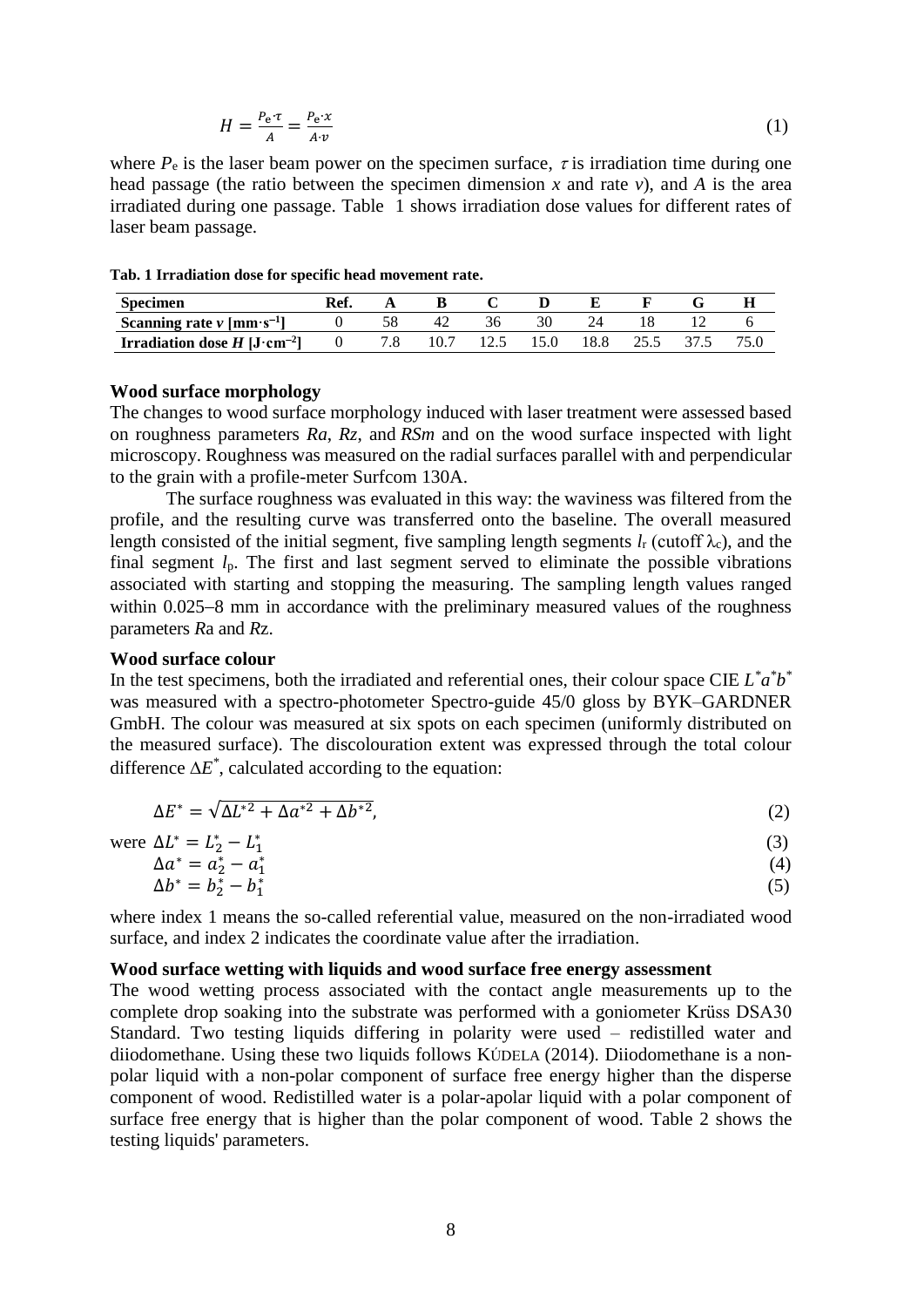| <b>Testing liquid</b> |                  | ν    | $\boldsymbol{\mathcal{H}}^D$      | $\mathcal{U}$ |      | $\mathbf{v}$ |  |  |
|-----------------------|------------------|------|-----------------------------------|---------------|------|--------------|--|--|
|                       | Liquid character |      | $\lceil mJ \cdot m m^{-2} \rceil$ |               |      |              |  |  |
| water                 | polar            | 72.8 | 21.8                              | 51.0          | 25.5 | 25.5         |  |  |
| diiodomethane         | non-polar        | 50.8 | 50.8                              | 0.0           | 0.0  | 0.0          |  |  |

Tab. 2 Free surface energy of testing liquids  $\mu$  and its components.

From the moment of contact of the testing drop (volume 0.0018 ml) with the wood surface, the wood wetting and drop spreading along the fibre direction were inspected. The history of the drop shape, from the first contact up to the complete soaking, was recorded with a camera. The scanning frequency was set according to the wetting interval.

The drop shape was analysed, and the contact angle was determined based on two methods: drop perimeter (circle method) and drop height and diameter (height-width method, Fig. 2).



**Fig. 2 Determining the contact angle value by the circle method (a) and by the height-width method (b).**

The contact angle values  $\theta_0$  were measured at the beginning of the wetting process, meaning at the moment of the first contact between the drop and substrate. The drop width values d (drop diameter) were used for identifying the moment of reversion of the acceding contact angle into the receding one. The drop's contact angle at this moment was considered the "equilibrium" contact angle –  $\theta_e$ . The contact angle values  $\theta_0$  and  $\theta_e$  obtained in this way were used for calculating the contact angle value  $\theta_w$  corresponding to an ideal smooth surface, according to the methods described in LIPTÁKOVÁ and KÚDELA (1994). Subsequently, this angle was used to calculate surface free energy and its components. The contact angle was measured at six different measuring spots on each specimen.

As the wood was wetted with two different liquids, the wood surface free energy was determined separately for wetting with water and with diiodomethane, according to the adjusted equation originally proposed by NEUMANN *et al*. (1974):

$$
\cos \theta = \frac{(0.0137 \cdot \gamma_s - 2.00) \cdot \sqrt{\gamma_s \cdot \gamma_L} + \gamma_L}{\gamma_L \cdot (0.0137 \cdot \sqrt{\gamma_s \cdot \gamma_L} - 1)}
$$
(6)

with the disperse and polar components  $\chi^{d}$  and  $\chi^{p}$  calculated in the following way by KLOUBEK (1974).

$$
\sqrt{\gamma_S}^d = \sqrt{\gamma_L}^d \cdot (\frac{1 + \cos \theta}{2}) \pm \sqrt{\gamma_L}^p \cdot \sqrt{\frac{\gamma_S}{\gamma_L} - (\frac{1 + \cos \theta}{2})^2}
$$
(7)

$$
\sqrt{{\gamma_s}^p} = \sqrt{{\gamma_L}^p} \left(\frac{1 + \cos \theta}{2}\right) \mp \sqrt{{\gamma_L}^d} \cdot \sqrt{\frac{{\gamma_s}}{\gamma_L} - \left(\frac{1 + \cos \theta}{2}\right)^2} \,. \tag{8}
$$

The resulting surface energy of beech specimens irradiated with different radiation doses was determined as the sum of the energy polar component obtained with water and the disperse component obtained with diiodomethane.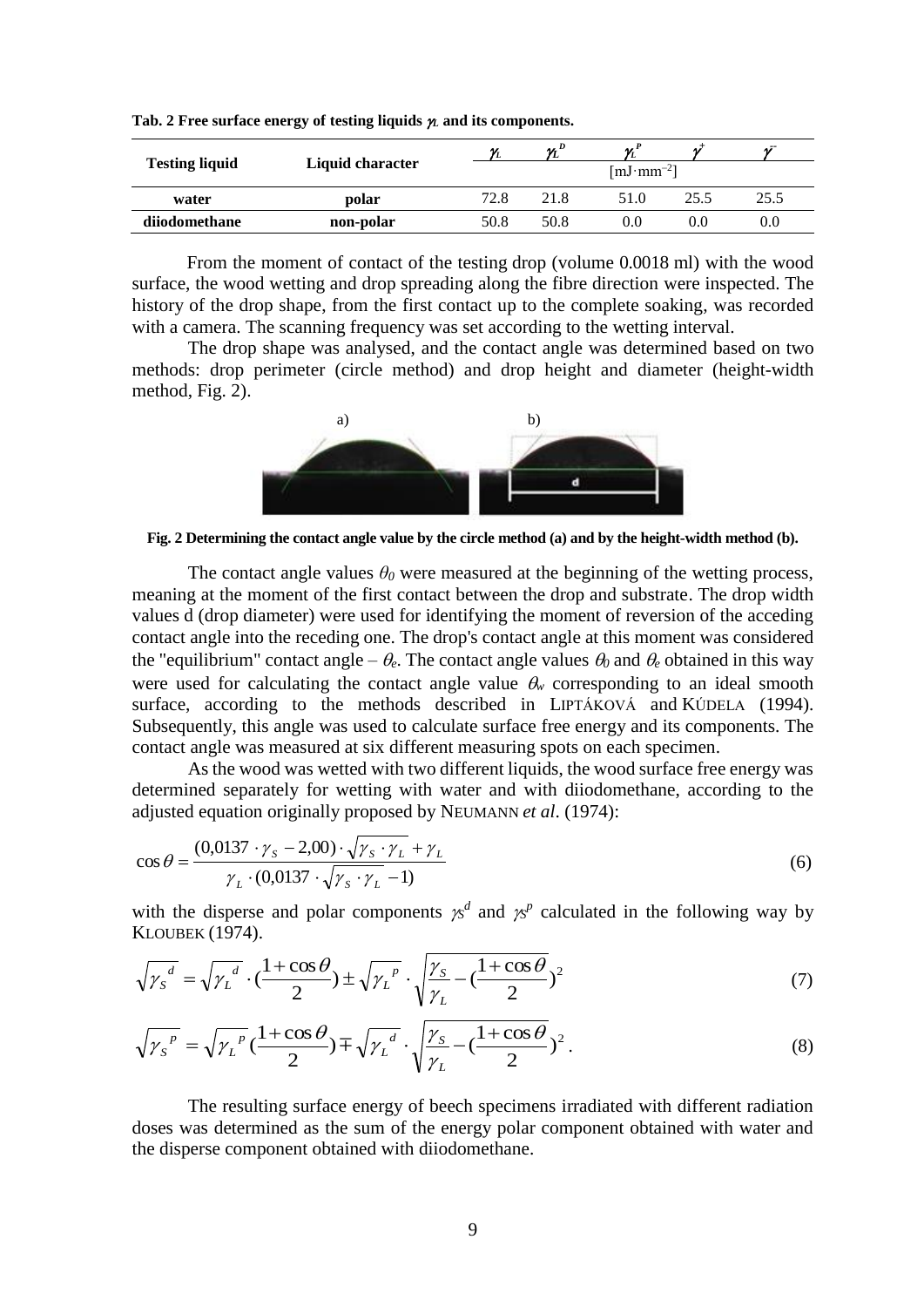### **RESULTS AND DISCUSSION**

Irradiation doses ranging from 7.8 to  $75.0$  J $\cdot$ cm<sup>-2</sup> caused major changes to the studied wood surface properties. The first one, detected visually, was surface discolouration. The results of the one-way variation analysis have unambiguously confirmed a significant influence of radiation intensity on the coordinate values  $L^*$ ,  $a^*$ , and  $b^*$ . Table 3 lists the basic statistical characteristics for these coordinates. The original beech colour coordinates values were from the interval reported by BABIAK *et al.* (2004) and VIDHOLDOVÁ *et al*. (2017). The average lightness in the referential specimens  $L^*$  was 73.4, and this value decreased significantly with increasing radiation dose. The lowest lightness value (30) was measured in specimens irradiated with  $37.5$  J $\cdot$ cm<sup>-2</sup>. The dose of 70 J $\cdot$ cm<sup>-2</sup> did not further decrease lightness, and even an opposite trend was observable. The surface of the specimens in this group was entirely carbonised, and the carbonised layer displayed a tendency for light reflexion.

With irradiation dose increase as great as  $12.5 \text{ J}\cdot\text{cm}^{-2}$ , the values of coordinates  $a^*$ and *b \** increased moderately, shifting towards red and yellow, which caused gradual colouring of the wood to dark brown. Further irradiation dose increases initiated a reverse trend. The values of both coordinates decreased noticeably, close to zero at the highest irradiation dose, with the coordinates shifting towards green and blue. The wood surface colour was modified from dark brown to black. Our results agree with those obtained by VIDHOLDOVÁ *et al*. (2017). This discolouration is documented in Table 3. The differences in the coordinates  $\Delta L^*$ ,  $\Delta a^*$ , and  $\Delta b^*$  and the total colour difference  $\Delta E^*$  are illustrated in Fig. 3. The total colour difference ranged from the second to sixth degree of the six-degree colour evaluation scale designed by ALLEGRETTI *et al.* (2009). This means the discolouration ranges from just visually observable up to a completely new colour.

Qualitatively similar results for beech wood were also obtained by KAČÍK and KUBOVSKÝ (2011) and KÚDELA *et al*. (2018). In our case, there were more conspicuous changes in the colour coordinates  $a^*$  and  $b^*$  corresponding to the identical irradiation dose. These deviation, however, may be due to the different directions of the laser head displacement parallel to the grain in our case, perpendicular to the grain in the literature referred to above and also due to the shorter distance between the specimens and the focusing lens in our case.

The figure in Table 3 illustrates that the wood surface discolouration was not homogeneous. We may suppose two reasons: first, uniform irradiation intensity was not possible across the whole specimen width, and second, the beech wood surface structure is heterogeneous. The irradiated surfaces were radial, with alternating early and late wood. Despise being a diffuse-porous wood species, beech wood displays certain differences in structure and properties between early and late wood that play a major role in creating inhomogeneous colour patterns.

The microscopic observation revealed that the colour inhomogeneity was, apart from alternating early and late wood, also caused by pith rays consisting of thin parenchyma cells and representing in beech wood a  $20-27\%$  share (KÚDELA and ČUNDERLÍK 2012). The pith rays were intensively darkening with increasing irradiation doses. In the case of group E, the pith rays exhibited marked dark spots and even carbonisation (Fig. 4).

The beech wood surface modification induced with  $CO<sub>2</sub>$  laser treatment was manifested not only through discolouration but also through morphological changes evaluated based on the specified roughness parameters. Table 4 lists the basic statistical characteristics of the roughness parameters *Ra*, *Rz*, and *RSm*, measured parallel with and perpendicular to the grain, for all the irradiation modes.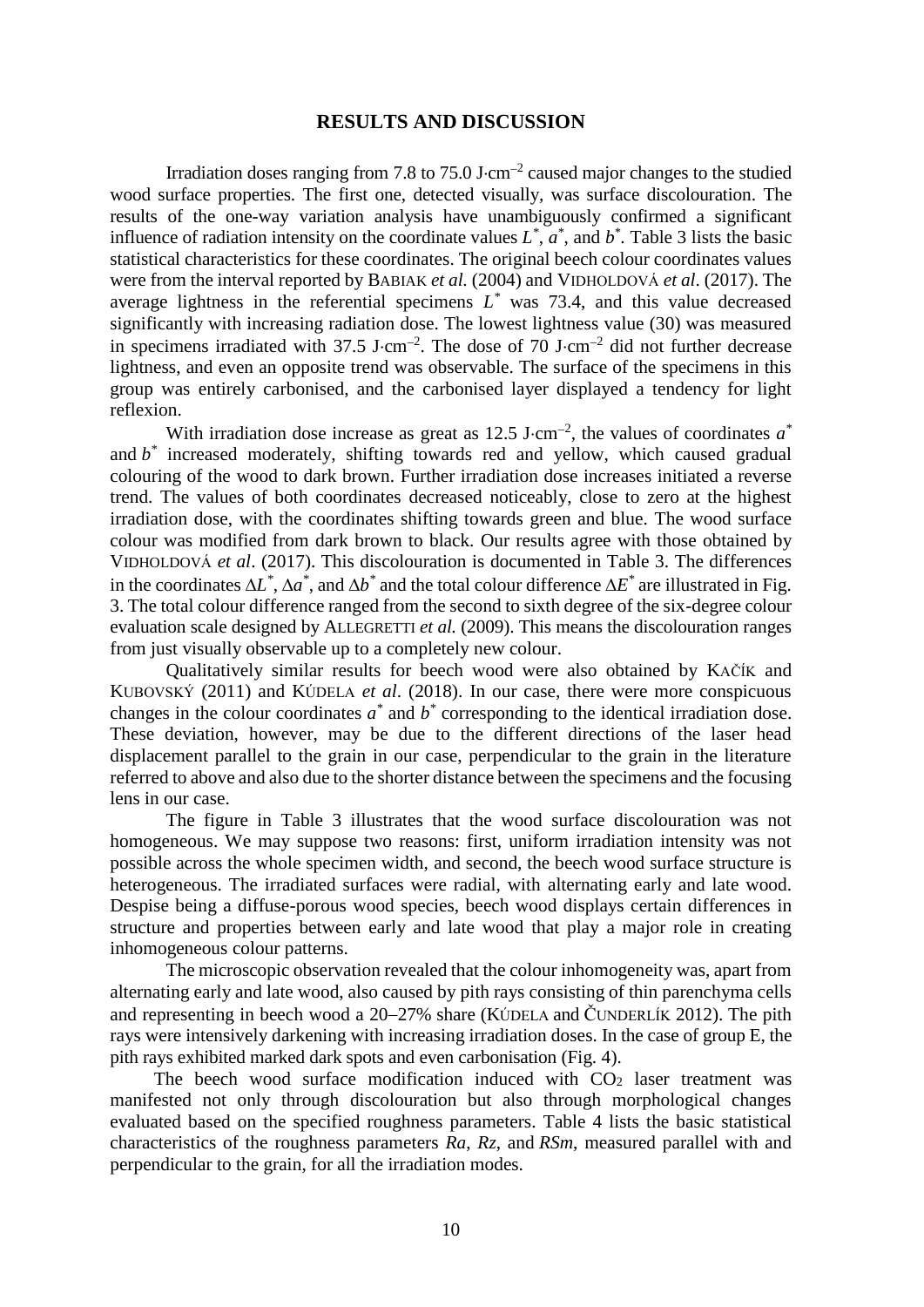|                       |                                                | Irradiation dose $H$ (J $\cdot$ cm <sup>-2</sup> ) |             |       |             |       |       |             |       |         |  |  |
|-----------------------|------------------------------------------------|----------------------------------------------------|-------------|-------|-------------|-------|-------|-------------|-------|---------|--|--|
|                       |                                                | $\boldsymbol{0}$                                   | 7.8         | 10.7  | 12.5        | 15.0  | 18.8  | 25.5        | 37.5  | 75.0    |  |  |
|                       |                                                | Ref.                                               | $\mathbf A$ | B     | $\mathbf C$ | D     | E     | $\mathbf F$ | G     | $\bf H$ |  |  |
| coordinates<br>Colour | statistical<br>characteristics<br><b>Basic</b> |                                                    |             |       |             |       |       |             |       |         |  |  |
| $L^*$                 | $\overline{\mathbf{x}}$                        | 73.39                                              | 71.88       | 66.28 | 65.36       | 61.28 | 53.32 | 41.48       | 29.71 | 31.98   |  |  |
|                       | S                                              | 1.53                                               | 2.26        | 1.66  | 1.95        | 4.50  | 2.63  | 2.55        | 0.77  | 0.77    |  |  |
| $a^*$                 | $\overline{\mathbf{x}}$                        | 7.44                                               | 7.45        | 8.59  | 8.43        | 8.11  | 7.78  | 6.60        | 2.48  | 0.45    |  |  |
|                       | S                                              | 0.62                                               | 0.85        | 0.45  | 0.50        | 0.45  | 0.26  | 0.46        | 0.42  | 0.14    |  |  |
| $b^*$                 | $\overline{\mathbf{x}}$                        | 18.42                                              | 17.67       | 19.04 | 18.26       | 17.29 | 15.74 | 12.70       | 4.20  | 1.84    |  |  |
|                       | S                                              | 1.23                                               | 1.28        | 0.79  | 0.84        | 1.15  | 0.77  | 1.09        | 0.75  | 0.54    |  |  |

Tab. 3 Beech specimen surface colour and basic statistical characteristics for the coordinates  $L^*$ ,  $a^*$  and  $b^*$ , **after CO<sup>2</sup> laser treatment with different irradiation doses. (number of the measurements n= 30).**

 $\bar{x}$  – average, s – standard deviation



**Fig. 3 Beech wood discolouration induced with different irradiation doses.**

All the roughness parameters displayed high values and high variability. The roughness of our referential specimens was significantly higher than the roughness of milled or sanded wood as reported in KÚDELA *et al*. (2018b). The specimens discussed in this paper were cut with a fine circular saw, without any subsequent surface machining, which resulted in this difference.

The impacts of irradiation mode and anatomical direction were evaluated with the aid of a two-way variance analysis. The results have confirmed that both factors significantly affected all the roughness parameters. The roughness perpendicular to the grain was significantly higher than that parallel to the grain, but these differences were smaller than the analogical differences obtained for sanded or planed surfaces. The mechanical machining-sawing partially eliminated these differences.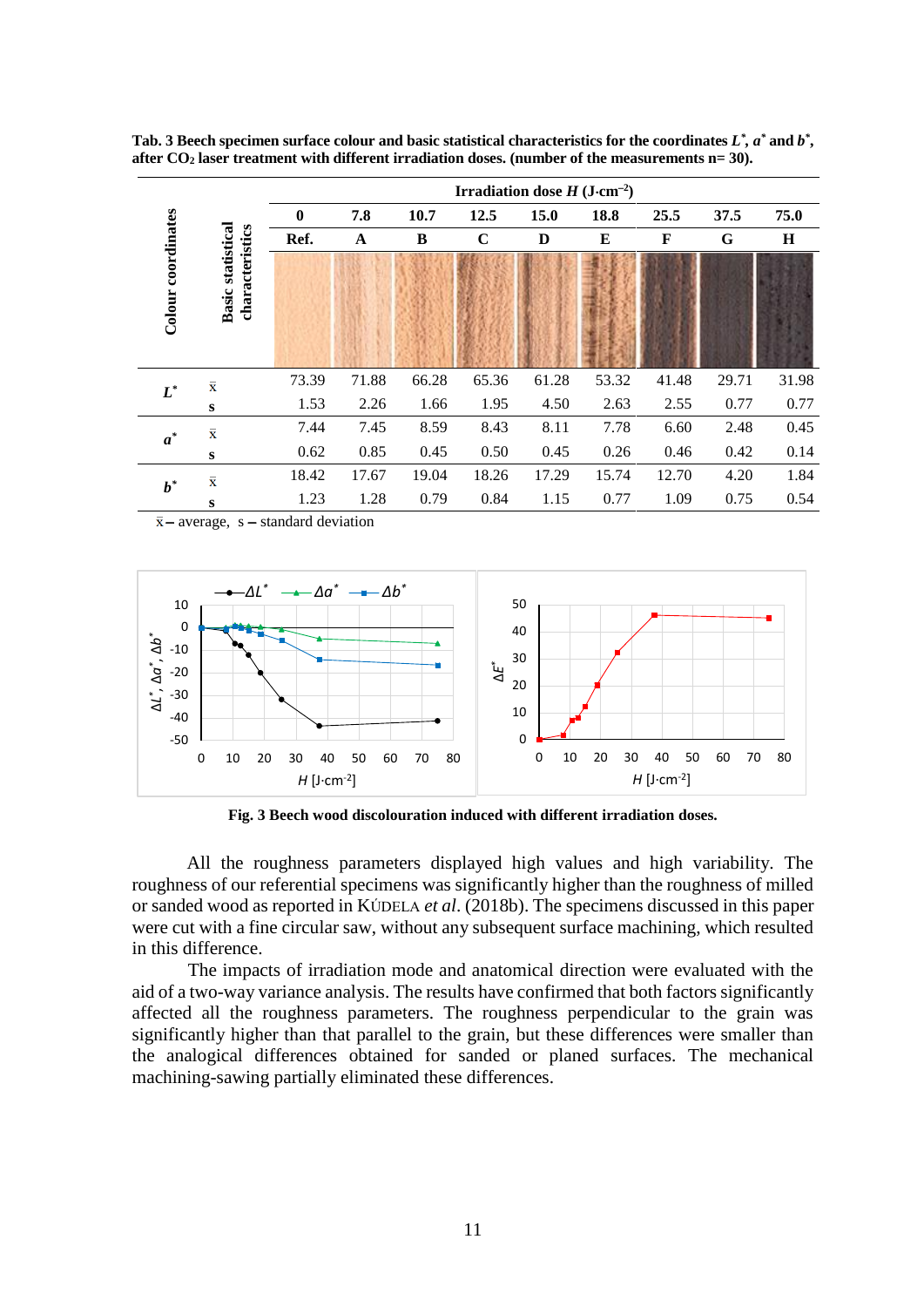

**Fig. 4 Beech wood surface discolouration and altered morphology resulting from CO<sup>2</sup> laser irradiation with different amounts of supplied energy.**

Table 4 indicates that the values of roughness parameters did not vary with varying  $irradiation$  doses in groups  $A-G$ . The laser beam seemed to have smoothing effects because the fibres released during sawing were removed and the surface cells were melted. The results demonstrate, however, that this phenomenon was in many cases masked by the mechanical pre-treatment of the specimen surface. This is true for all roughness parameters in both anatomical directions. The maximum irradiation dose, however, enhanced roughness in both directions because the specimen surface was carbonised and cracked (Fig. 4).

In terms of roughness, in case of a natural surface, it is also necessary to include the technical parameters of the cutting tool used for machining the surface before  $CO<sub>2</sub>$  laser treatment and the technological parameters of this laser treatment (CZANADY andMAGOSS 2011, GURAU 2013,FOTIN *et al*. 2013, KÚDELA *et al.* 2018a, b and others). The results of these authors as well as our results show that this process is intricate because it involves interactions between the wood surface and the mechanical cutting tool and the electromagnetic radiation within IR range. The wetting process in  $CO<sub>2</sub>$  laser-modified wood was evaluated through contact angles  $\theta_0$ ,  $\theta_e$ , and  $\theta_w$ . The results revealed that the changes to the beech wood surface morphology and chemistry induced by  $CO<sub>2</sub>$  laser treatment were also present where the wood surface was wetted with standard liquids. The water drop applied onto the wood surface was spreading continually over the surface, and, at the same time, it was soaking into the substrate.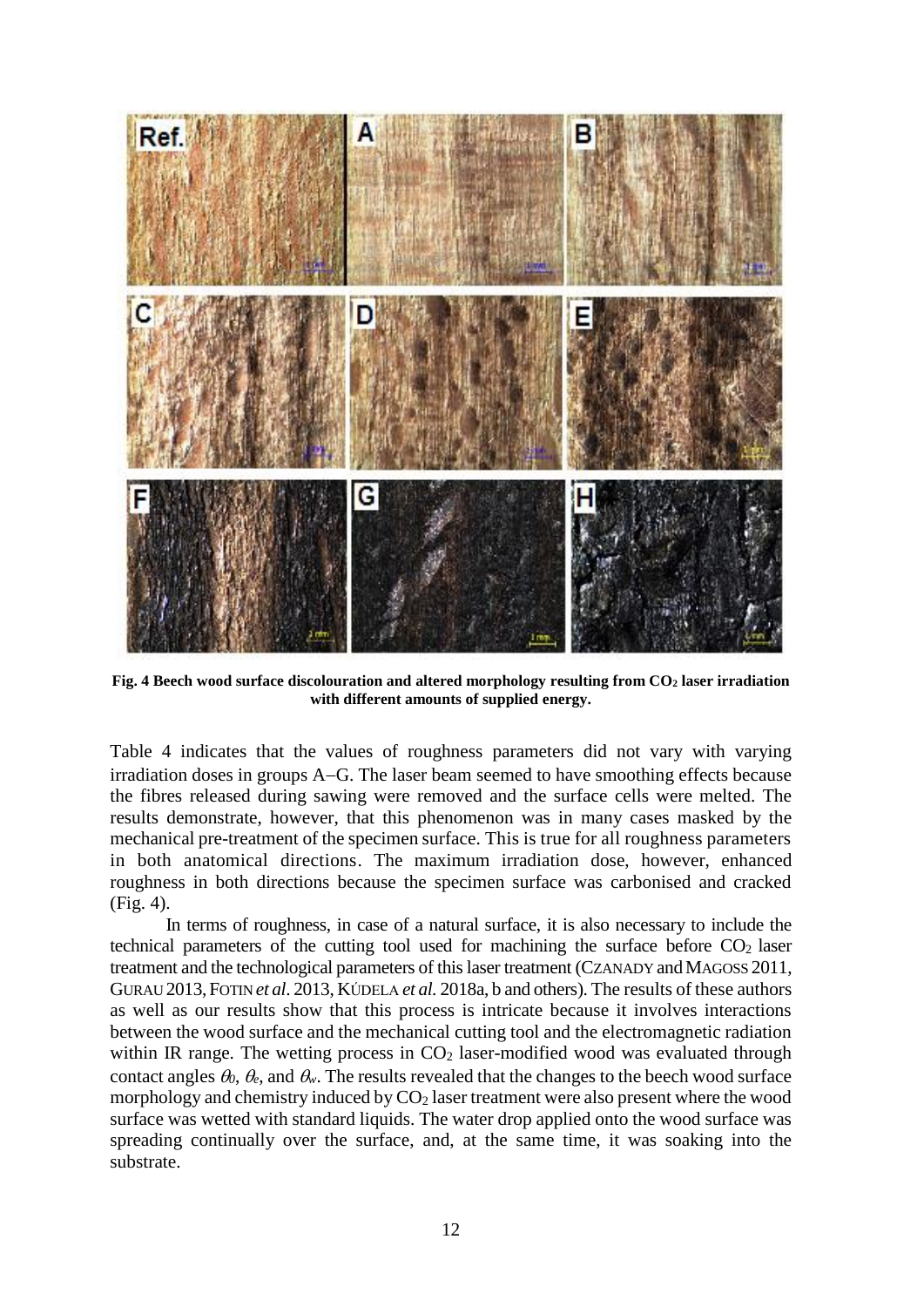|                         |                                    | <b>Irradiation dose H</b> ( $J\text{-cm}^{-2}$ ) |         |         |             |                        |         |         |         |         |  |
|-------------------------|------------------------------------|--------------------------------------------------|---------|---------|-------------|------------------------|---------|---------|---------|---------|--|
| parameters<br>Roughness |                                    | $\mathbf{0}$                                     | 7.8     | 10.7    | 12.5        | 15                     | 18.8    | 25.5    | 37.5    | 75      |  |
|                         | character.<br>statistical<br>Basic | Ref.                                             | A       | B       | $\mathbf C$ | D                      | E       | F       | G       | $\bf H$ |  |
|                         |                                    | Parallel to grain                                |         |         |             |                        |         |         |         |         |  |
| Ra                      | $\bar{x}$ [µm]                     | 8.231                                            | 7.578   | 7.222   | 8.261       | 7.397                  | 7.276   | 8.168   | 7.093   | 11.867  |  |
|                         | s [µm]                             | 1.297                                            | 1.750   | 2.199   | 1.821       | 1.192                  | 2.054   | 1.388   | 0.787   | 3.132   |  |
| Rz                      | $\bar{x}$ [µm]                     | 52.729                                           | 51.711  | 48.188  | 56.680      | 48.279                 | 44.260  | 59.263  | 45.318  | 75.525  |  |
|                         | $s$ [µm]                           | 8.905                                            | 14.130  | 17.030  | 13.970      | 11.343                 | 12.378  | 13.315  | 8.387   | 26.443  |  |
|                         | $\bar{x}$ [µm]                     | 800.279                                          | 804.770 | 717.811 | 723.610     | 734.087                | 37.897  | 739.712 | 661.479 | 627.802 |  |
| <b>RSm</b>              | $s$ [ $\mu$ m]                     | 94.588                                           | 168.755 | 139.810 | 144.987     | 117.519                | 104.693 | 243.112 | 157.336 | 158.642 |  |
|                         |                                    |                                                  |         |         |             | Perpendicular to grain |         |         |         |         |  |
| Ra                      | $\bar{x}$ [µm]                     | 10.834                                           | 9.592   | 10.257  | 10.372      | 9.134                  | 9.756   | 10.260  | 10.378  | 20.385  |  |
|                         | s [µm]                             | 1.641                                            | 1.891   | 1.319   | 1.738       | 1.761                  | 1.758   | 1.387   | 1.659   | 4.395   |  |
| Rz                      | $\bar{x}$ [ $\mu$ m]               | 78.951                                           | 66.190  | 70.333  | 73.450      | 66.531                 | 66.893  | 74.251  | 68.599  | 126.420 |  |
|                         | $s$ [µm]                           | 8.989                                            | 7.883   | 10.504  | 8.904       | 11.111                 | 14.248  | 11.245  | 9.627   | 22.570  |  |
| RSm                     | $\bar{x}$ [µm]                     | 414.860                                          | 426.991 | 421.662 | 385.777     | 438.277                | 457.596 | 435.423 | 421.507 | 530.772 |  |
|                         | s $[µm]$                           | 56.139                                           | 73.941  | 61.517  | 37.822      | 11.243                 | 142.841 | 105.182 | 85.636  | 131.627 |  |
|                         |                                    |                                                  |         |         |             |                        |         |         |         |         |  |

**Tab. 4 Basic statistical characteristics of beech wood surface roughness parameters after treatment with a CO<sup>2</sup>** laser with different irradiation doses. (number of the measured segments  $n = 10$ ).

 $\bar{x}$  – average, s – standard deviation

The average time necessary to reach the equilibrium *t<sup>e</sup>* during wetting of beech wood radial surface with water ranged from 12 to 43 seconds for all variants investigated. The only exception was group H, with an average time *t<sup>e</sup>* of 1.5 sec. The beech wood surface treatment with CO<sub>2</sub> laser also significantly affected the contacts angle values  $\theta_0$ ,  $\theta_e$ , and  $\theta_w$ . Fig. 5 illustrates their dependence on the irradiation intensity.

In all test groups, with the exception of *H*, the average values of the contact angle  $\theta_0$ ranged from 60° to 65°. Despite significant differences detected between certain diameters, no dependence of the contact angle *<sup>0</sup>* values has been confirmed. Such dependence was found for the contact angles  $\theta_e$  and  $\theta_w$ . Fig. 5 shows that these two contact angles were considerably lower than  $\theta_0$  and that they increased proportionally with increasing irradiation intensity. In the case of *H,* all the contact angles were evidently lower. The specimens in this group had a continual carbonised layer on their surfaces, and this layer exhibited its own specific qualitative properties.



**Fig. 5 Beech wood wetting dependence on irradiation dose.**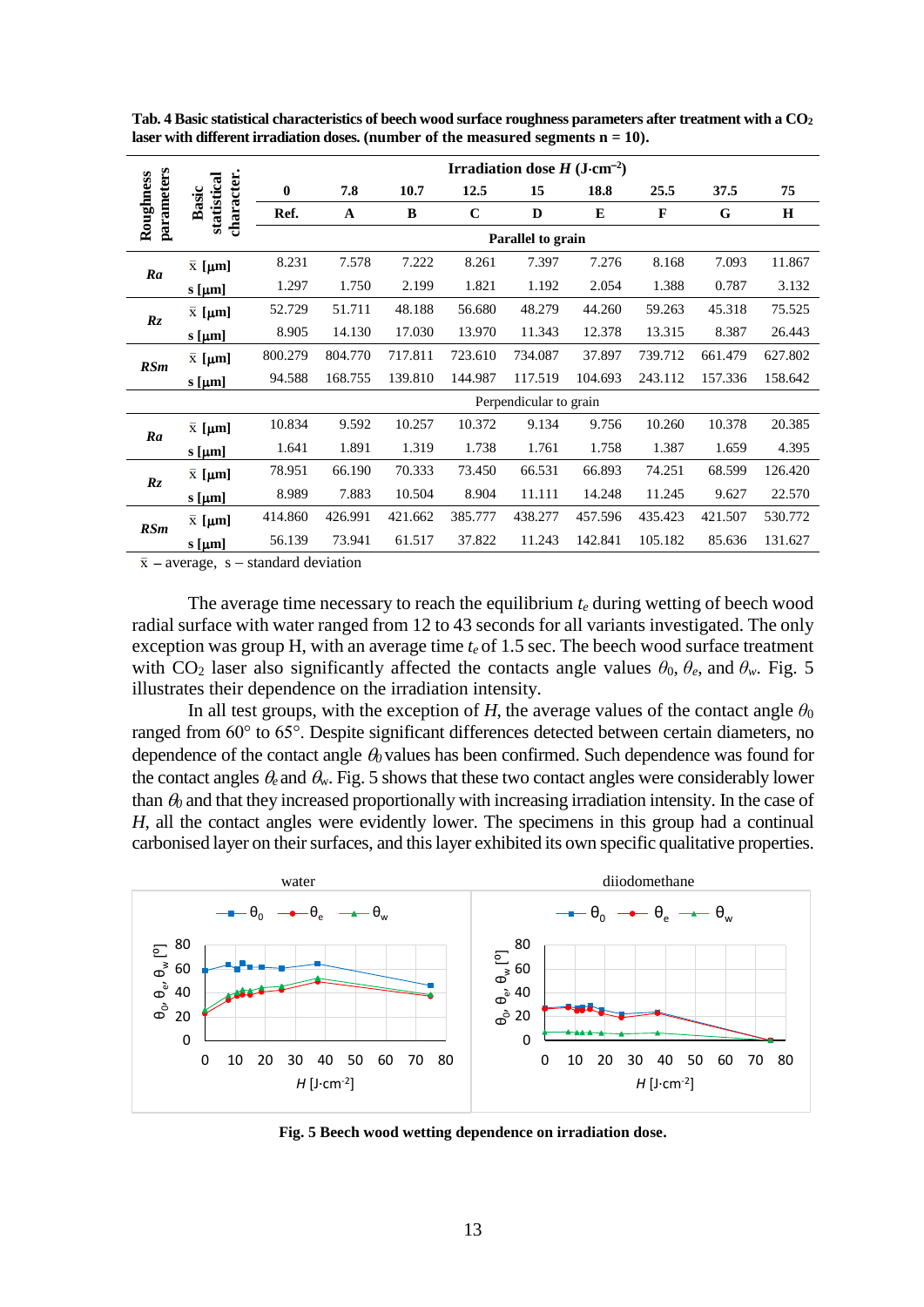Beech wood wetting with diiodomethane differed from water in quantity and quality. The wetting rate in diiodomethane was much faster, and the average times *t<sup>e</sup>* for the tested groups were about one second. The average contact angle  $\theta_0$  values in groups Ref to D did not show significant changes with increasing irradiation dose. Further radiation dose increases induced contact angle decrease, in the case of group *H* down to zero. Consequently, the wetting was perfect. The course of contact angle  $\theta_e$  values was qualitatively similar. The angle  $\theta_e$ calculated for an ideal smooth surface was evidently lower, with the average values ranging from 5.5° to 7°. In group H, this angle was also zero.

The values of contact angles  $\theta_0$  and  $\theta_e$  have been confirmed depending on the physicalchemical properties of the liquid and on the chemical properties of the wood surface. Supposing that the contact angle values  $\theta_w$  are exclusively the result of the chemical composition of the two neighbour phases (LIPTÁKOVÁ and KÚDELA 1994, KÚDELA and LIPTÁKOVÁ 2006), the different values corresponding to different irradiation doses confirm major chemical changes to the wood surface due to varied irradiation doses.

The contact angle values also express the extent of water absorbance/repellence. Consequently, based on the contact angle  $\theta_0$  values, we may state that the water absorbance in the irradiated surface has not been reduced substantially. Similar results were obtained by DOLAN (2014), who investigated wetting of  $CO<sub>2</sub>$  laser-modified poplar and pine wood surfaces with several liquids (water, form-amide, diiodomethane). This author observed that the best liquid for wood wetting was water, having the highest polar component, and the poorest one was diiodpomethane, being an non-polar substance. The same fact has been confirmed in our case.

However, the assessment of water absorbance/repellence based on the contact angle  $\theta_{\nu}$  values and on the time necessary for the drop to soak into the wood resulted in finding that the wood surface water absorbance decreased with increasing irradiation dose, which is in accord with HALLER *et al*. (2014). Nevertheless, in no case were our contact angles more than 90°, unlike the angles measured by the last cited authors.

The contact angle values  $\theta_w$  were used for calculating the wood surface free energy  $\gamma_S$  with its disperse and polar components  $\gamma_S^d$  and  $\gamma_S^p$ . The surface free energy calculated based on wetting with water was the highest in the case of the referential specimens, displaying an average value of 67.5 mJ $\cdot$ m<sup>-2</sup> – the same as the value obtained for milled radial beech wood surface by KÚDELA *et al*. (2016c). The polar component was somewhat higher  $(36.0 \text{ mJ} \cdot \text{m}^{-2})$  than the disperse one  $(31.5 \text{ mJ} \cdot \text{m}^{-2})$  (Fig. 6). With irradiation dose increasing, the surface free energy decreased proportionally, primarily due to the decrease in the polar component. The disperse component showed a moderate increase, just at the lowest irradiation dose. Later, however, no changes were detected. The surface free energy determined based on diiodomethane was evidently higher, consisting almost exclusively of the disperse component (Fig. 6).

Our results have confirmed that different liquid standards used for assessment of wood surface properties exhibited different performance at the wood-liquid interface. This was due to different surface free energy values and different disperse and polar components of these liquids. Following KÚDELA (2014), the final surface free energy was determined as the sum of the polar component derived from the wetting with water and disperse component obtained with diiodomethane. The surface free energy determined in this way was higher, with dominant disperse component, than the surface free energy calculated separately for the separate liquids (Table 5).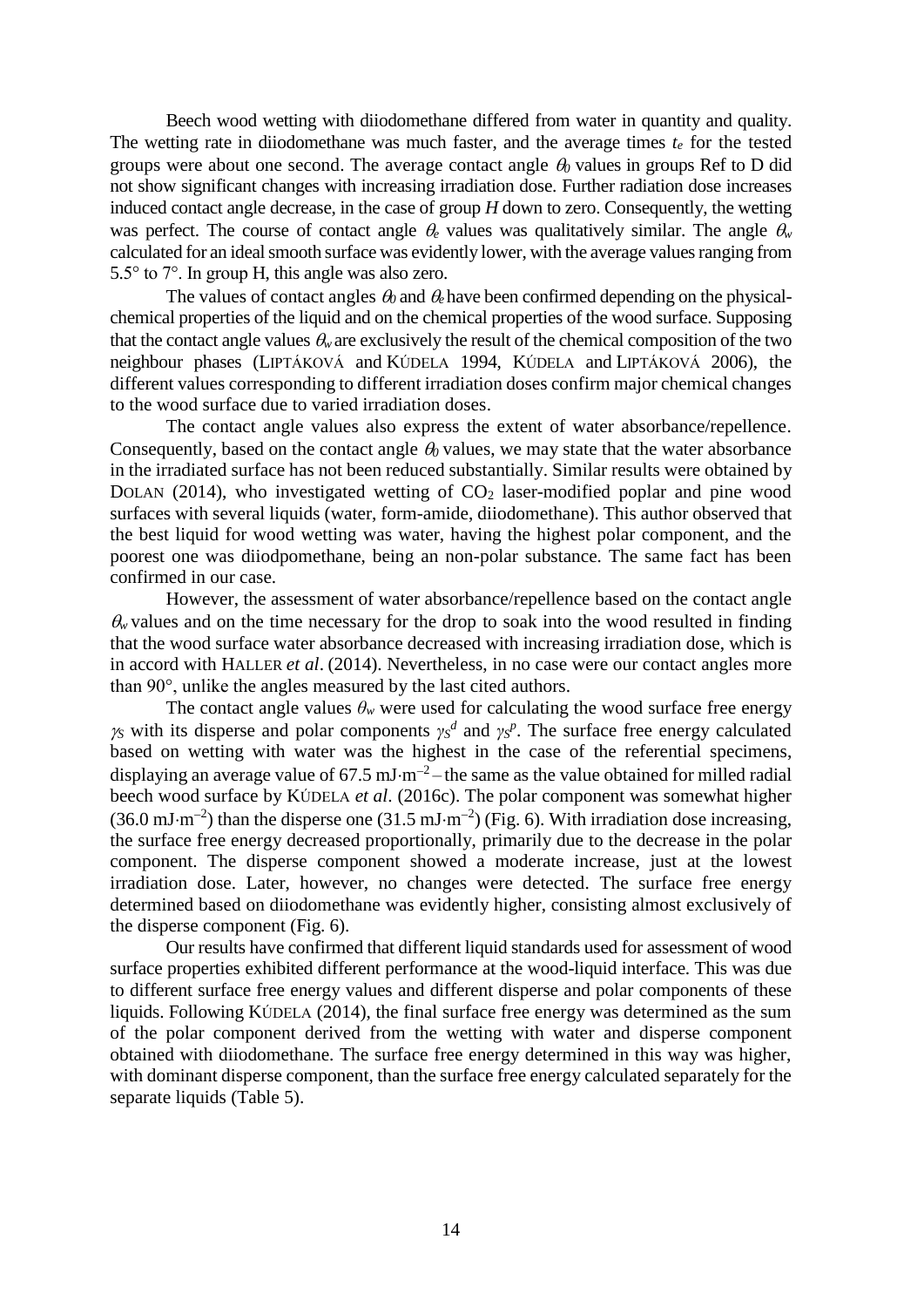

**Fig. 6 Beech wood surface free energy and its disperse and polar component corresponding to different irradiation doses.**

**Tab. 5 The final values of surface free energy with the disperse and polar components for beech wood irradiated with varied energy amounts.**

| <b>Free surface</b> | Irradiation dose $H$ (J $\,\mathrm{cm}^{-2}$ ) |       |       |       |       |       |       |       |       |  |
|---------------------|------------------------------------------------|-------|-------|-------|-------|-------|-------|-------|-------|--|
| energy and its      |                                                | 7.8   | 10.7  | 12.5  | 15.0  | 18.8  | 25.5  | 37.5  | 75.5  |  |
| components          | Ref.                                           |       | B     |       | D     | Е     |       |       | Н     |  |
|                     | 86.39                                          | 78.18 | 76.61 | 75.20 | 75.62 | 74.15 | 73.60 | 69.25 | 78.17 |  |
| $\boldsymbol{\eta}$ | 50.43                                          | 50.41 | 50.46 | 50.46 | 50.45 | 50.50 | 50.54 | 50.48 | 50.80 |  |
| ۸P                  | 35.96                                          |       | 26.15 | 24.73 | 25.17 | 23.65 | 23.06 | 18.77 | 27.37 |  |

The changes to beech wood surface properties discussed in this paper were caused by the structural changes in the main wood components. KAČÍK and KUBOVSKÝ (2011) found no significant degradation of saccharides in wood irradiated with a  $CO<sub>2</sub>$  laser with a power less than 20 J $\cdot$ cm<sup>-2</sup> (corresponding to groups A–E in our case). In this case, the wood surface modification does not show carbonisation symptoms. This means that the temperature in the surface layers did not exceed ca 200°C (HALLER *et al*. 2014). The irradiation dose of more than  $25 \text{ J}\cdot\text{cm}^{-2}$  caused a dramatic loss of polysaccharides as the result of degradation of hemicelluloses and a part of the amorphous cellulose fraction. The ratio between the cellulose and hemicelluloses increased significantly, too, and the wood surface was gradually noticeably carbonised. In our study, this was the case of specimens belonging to groups FH, with the surface layer of *H* specimens carbonised continually. The XPS results also indicate changes to the lignin structure (DOLAN 2014). Chemical reactions in lignin cause browning, especially in light-coloured wood species, including beech. Important agents are also extractive substances (CHANG *et al*. 2010, TOLVAJ *et al*. 2011, SIKORA *et al*. 2018), which are sensitive not only to UV radiation but potentially also to IR radiation (KÚDELA *et al*. 2018b). Identifying the nature of changes induced with specific irradiation types is not a simple problem. To address it, thorough chemical analyses on wood surfaces treated in this way are necessary.

#### **CONCLUSION**

In beech wood surface modification with different irradiation doses, the energy from a CO<sup>2</sup> laser was applied onto the wood surface, transformed into heat, and induced changes to the wood surface chemical structure, and, consequently, its properties.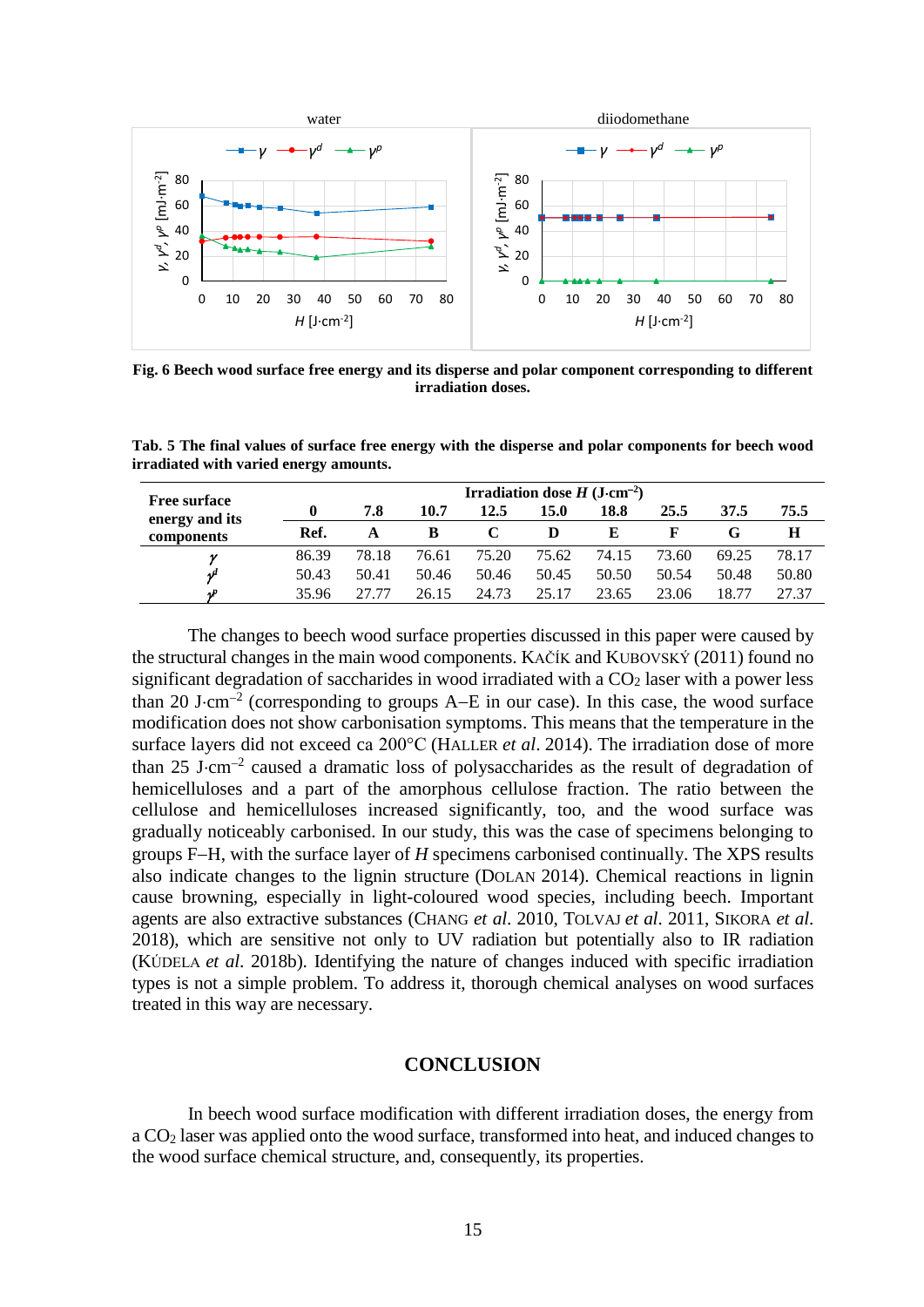The beech wood surface discolouration depended on the amount of supplied energy. Increasing the irradiation dose within  $0-75$  J⋅cm<sup>-2</sup> resulted in significant changes in the colour coordinates  $L^*$ ,  $a^*$ , and  $b^*$ . With increasing irradiation dose, lightness decreased (from 73 to 30), with the colour coordinates  $a^*$  and  $b^*$  clearly shifting towards green and blue, which also produced a dramatic increase in the total colour difference  $\Delta E^*$ .

Important morphological changes, manifested in increased roughness, occurred only under the highest irradiation dose, mainly due to the surface layer carbonisation.

The beech wood surface free energy was calculated as the sum of polar component determined based on wood wetting with water and the disperse component determined based on wetting with diiodomethane. This energy decreased with increasing irradiation dose, especially due to the reduced polar component. Despite this fact, the laser-modified beech wood surfaces (except the carbonised one with a dose of 75 J⋅cm<sup>-2</sup>) seem to comply with the requirements for the surface treatment with coating materials and for gluing.

#### **REFERENCES**

ALIGIZAKI, E. M., MELESSANAKI, K., 2, POURNOU, A. 2008: The use of lasers for the removal of shellac from wood. In e-PRESERVATIONScience 5: 36–40.

ALLEGRETTI, O., TRAVAN, L., CIVIDINI, R., 2009: Drying techniques to obtain white Beech. Wood EDG Conference, 23rd April 2009, Bled, Slovenia. http://timberdry.net /downloads/ EDG-SeminarBled/Presentation/EDG

BABIAK, M., KUBOVSKÝ, I., MAMOŇOVÁ, M. 2004: Farebný priestor vybraných domácich drevín. (Colour space of the selected domestic species.). In Interaction of wood with various form of energy. (Eds.: Kurjatko, S. and Kúdela, J.): Zvolen : Technical University in Zvolen, p.113–117.

B[LANCHARD](http://apps.isiknowledge.com/DaisyOneClickSearch.do?product=WOS&search_mode=DaisyOneClickSearch&db_id=&SID=V1gl5CLlOIH4PDpC7HF&name=Blanchard%20V&ut=000268688300006&pos=1), V., B[LANCHET](http://apps.isiknowledge.com/DaisyOneClickSearch.do?product=WOS&search_mode=DaisyOneClickSearch&db_id=&SID=V1gl5CLlOIH4PDpC7HF&name=Blanchet%20P&ut=000268688300006&pos=2), P., R[IEDL](http://apps.isiknowledge.com/DaisyOneClickSearch.do?product=WOS&search_mode=DaisyOneClickSearch&db_id=&SID=V1gl5CLlOIH4PDpC7HF&name=Riedl%20B&ut=000268688300006&pos=3), B. 2009: Surface energy modification by radiofrequency inductive and capacitive plasmas at low pressures on sugar maple: an exploratory study. In Wood Fiber Sci. 41(3): 245–254.

ČERMÁK, P., DEJMAL, A. 2013: The effect of heat and ammonia treatment on colour response of oak wood (*Quercus robur*) and comparison of some physical and mechanical properties. Maderas: Ciencia v tecnologia  $15(3)$ : 375–389

CSANADY, E., MAGOSS, E. 2011. Mechanics of wood machining. Sopron: University of West Hungary, 2011, 243 p.

DOLAN, J. A. 2014: Characterization of laser modified surfaces for wood adhesion. (Thesis for the degree of Master of Science In: Macromolecular Science and Engineering). The Faculty of Virginia Polytechnic Institute, Blacksburg, VA, 100 p.

DZURENDA, L. 2014: Colouring of beech wood during thermal treatment using saturated water steam. In Acta Facultatis Xylologiae Zvolen 56(1):13-22.

GURAU, L. 2013: Analyses of roughness of sanded oak and beech surface. In ProLigno, 9(4): 741–75.

GURAU, L., PETRU, A., VARODI, A., TIMAR, M.C., 2018: The influence of  $CO<sub>2</sub>$  laser beam power output and scanning speed on surface quality of Norway maple (*Acer platanoides*). In BioResources  $13(4)$ : 8168-8183.

HALLER, P., BEYER, E., WIEDEMANN, G., PANZNER, M., WUST, H. 2014: Experimental study of the effect of a laser beam on the morphology of wood surfaces. https:/[/www.researchgate.net/](http://www.researchgate.net/) publication/237543545

HUBBE, M. A., GARDNER, D. J., SHEN, W. 2015: Contact angles and wettability of cellulosic surfaces: a review of proposed mechanisms and test strategies. In BioResouces 10(4): 1–93.

CHANG, T. C., CHANG, H. T., WU, C. L., and CHANG, S. T. 2010: Influences of extractives on the photodegradation of wood. In Polym. Degrad. Stab. 95: 516−521.

JANKOWSKA, A., BORUSZEWSKI, P., DROŻDŻEK, M., RĘBKOWSKI, B., KACZMARCZYK, A., & SKOWROŃSKA, A. 2018: The role of extractives and wood anatomy in the wettability and free surface energy of hardwoods. In BioResources 13(2): 3082–3097.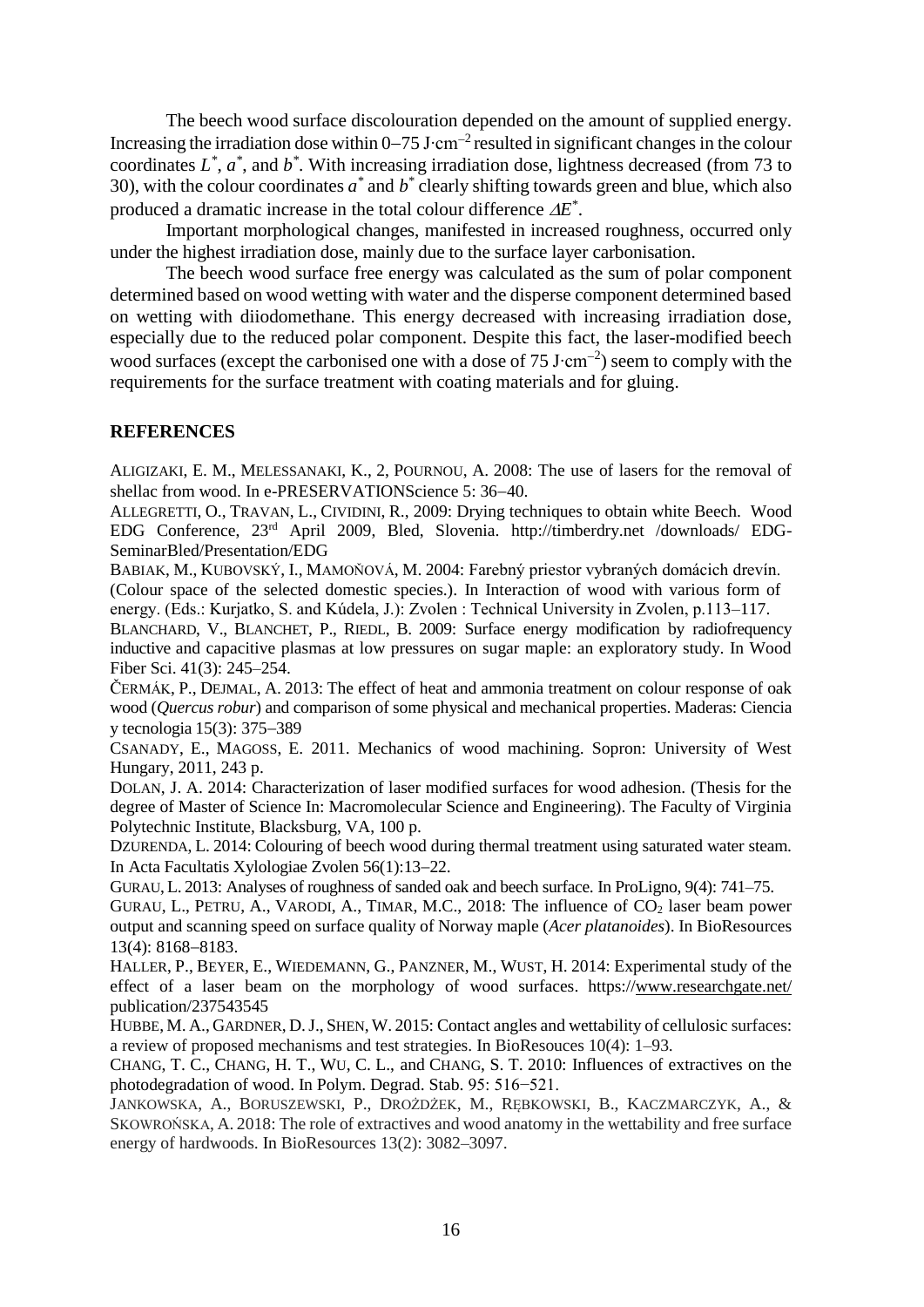KAČÍK, F., KUBOVSKÝ, I. 2011: Chemical changes of beech wood due to CO<sub>2</sub> laser irradiation. In J. Photochem. Photobiol. A 222: 105–110.

KLOUBEK, J. 1974. Calculation of Surface Free Energy Components of ice according to its wettability by water, chlorbenzene and carbon disulfide. In J. Colloid Interface Sci. 46: 185–190.

KUBOVSKÝ, I., KAČÍK, F. 2013: Changes of the wood surface colour induced by  $CO<sub>2</sub>$  laser and its durability after the xenon lamp exposure. In Wood Res.-Slovakia  $58(4)$ :  $581-590$ .

K[UBOVSKÝ](https://www.mdpi.com/search?authors=Ivan%20Kubovsk%C3%BD&orcid=), I., O[BERHOFNEROVÁ](https://www.mdpi.com/search?authors=Eli%C5%A1ka%20Oberhofnerov%C3%A1&orcid=), E., KAČÍK, F., PÁNEK, M. 2018: Surface changes of selected hardwoods due to weather conditions. In Forests 2018 9(9): 557

KÚDELA, J. 2014: Wetting of wood surface by liquids of a different polarity. In Wood Res.-Slovakia  $59(1): 11-24.$ 

KÚDELA, J:, ANDOR, T. 2018: Beech wood discoloration induced with specific modes of thermal treatment. In Ann. WULS-SGGW, For and Wood Technol. No 103: 64–69.

KÚDELA, J., ČUNDERLÍK, I. 2012: Bukové drevo – štruktúra, vlastnosti, použitie. (Beech wood – structure, properties and utilisation). Zvolen: Technická univerzita vo Zvolene, 152 p.

KÚDELA, J, JAVOREK, Ľ., MRENICA, L. 2016. Influence of milling and sanding on beech wood surface properties. Part II. Wetting and thermo-dynamical characteristics of wood surface. In Ann. WULS-SGGW, For and Wood Technol. No. 95: 154-158.

KÚDELA,J., KUBOVSKÝ,I., ANDREJKO, M. 2018a.Impact of different radiation forms on beech wood discolouration. In Wood Research  $63(6)$ : 923–934.

KÚDELA,J., LIPTÁKOVÁ, E. 2006: Adhesion of coating materials to wood. In J. Adhes. Sci. Technol.  $20(8): 875 - 895.$ 

KÚDELA, J., MRENICA, L., JAVOREK, Ľ. 2018b. Influence of milling and sanding on wood surface morphology. In Acta Facultatis Xylologiae Zvolen 60(1): 71−83.

LASKOWSKA, A., & SOBCZAK, J. W. (2018). Surface chemical composition and roughness as factors affecting the wettability of thermo-mechanically modified oak (*Quercus robur* L.). In Holzforschung 72(11): 993-1000.

Li, R., Xu, W., Wang, X.A., Wang, C. 2018. Modeling and predicting of the color changes of wood surface during  $CO<sub>2</sub>$  laser modification, In J. Clean. Prod. 183:818-823.

LIPTÁKOVÁ, E., KÚDELA, J. 1994. Analysis of the wood – wetting process 1994. In Holzforschung 48(2): 139–144.

NEUMANN, A. W., GOOD, R. J., HOPPE, C. J., SEJPAL, M. 1974. An equation of state approach to determine surface tensions of low-energy solids from contact angles. In J. Colloid Interface Sci. 49(2): 291–303.

PANDEY, K. K., VUORINEN, T. 2008. Comparative study of photo degradation of wood by a UV laser and a xenon light source. In Polym. Degrad. Stab. 93: 2138–2146.

PETRIČ, M., OVEN, P. 2015: Determination of wettability of wood and its significance in wood science and technology: a critical review. In Reviews of Adhesion and Adhesives 3(2): 121−187.

REINPRECHT, L., 2016: Wood deterioration, protection and maintenance. John Wiley & Sons, Chichester, 357 pp.

REINPRECHT, L., MAMOŇOVÁ, M., PÁNEK, M., KAČÍK, F. 2018. The impact of natural and artificial weathering on the visual, colour and structural changes of seven tropical woods. In Eur. J. Wood Prod. 76(1): 175–190.

SIKORA, A., K[AČÍK](https://is.tuzvo.sk/auth/lide/clovek.pl?id=513), F., GAFF, [M.,](https://is.tuzvo.sk/auth/lide/clovek.pl?id=6973) VONDROVÁ, V., B[UBENÍKOVÁ](https://is.tuzvo.sk/auth/lide/clovek.pl?id=515), T., K[UBOVSKÝ](https://is.tuzvo.sk/auth/lide/clovek.pl?id=377), I. 2018. Impact of thermal modification on color and chemical changes of spruce and oak wood. In J. Wood Sci., 64: 406416.

TOLVAJ, L., PERSZE, L., ALBERT, L. 2011. Thermal degradation of wood during photodegradation. In J. Photoch. Photobio. B 105(1): 90–93.

VARGA, D., van der ZEE, M. E. 2008. Influence of steaming on selected wood properties of four hardwood species. In Holz Roh- u. Werkstoff 66: 11-18.

VIDHOLDOVÁ, Z., REINPRECHT, L., IGAZ. R. 2017. Mold on laser-treated beech. In BioResources  $12(2): 4177 - 4186.$ 

WANG, C., PIAO, C. 2011. From hydrophilicity to hydrophobicity: a critical review – part II. hydrophobic conversion. In Wood Fiber Sci.  $43: 1-16$ .